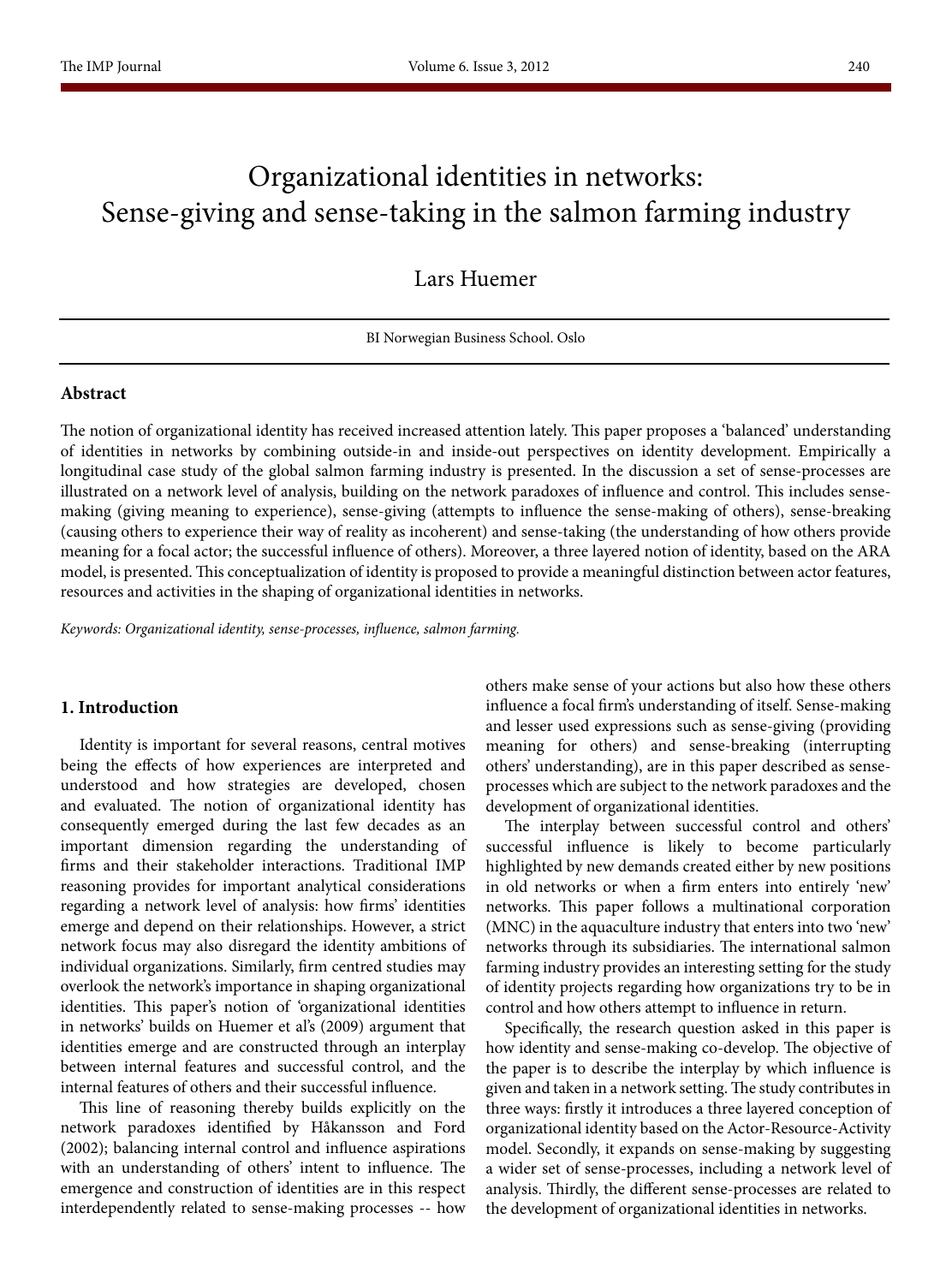The following section provides a literature review of organizational identity research. The research design and methods follow and, subsequently, the case is presented. Implications regarding the three layered notion of organizational identities and sense-processes in networks are finally given.

#### **2. Organizational identities and sense-processes**

The following review concerns identity research outside and within the IMP tradition, presents the notion of organizational identities in networks and considers sensemaking and associated processes with respect to identity.

#### *2.1. Perspectives on identity*

Albert and Whetten (1985) suggest that organizational identity consists of those attributes that members consider to be fundamental to (central) and uniquely descriptive of (distinctive) the organization. Moreover, these core traits are expected to persist within the organization over time (to be enduring). Such attributes constitute 'the theory of who we are'. In traditional IMP reasoning, network identity is meant to capture the perceived attractiveness (or repulsiveness) of a firm as an exchange partner, due to its unique set of connected relations with other firms, links to their activities, and ties with their resources (Anderson et al., 1994, p. 4). Gadde and Håkansson (2001) argue that the identity of a firm is determined by its position in the structure of actors, resources and activities in the network, and it sets the conditions for which actors are perceived as valuable counterparts. Consequently, Gadde, et al (2003) argue that a network view transforms the definition of an actor from an inside perspective (the actor) to an outside view (the network), actors being defined in terms of the resources they have been able to mobilize and the activities in which they are involved.

Rather than defining organizational identities either from an outside-in or an inside-out perspective, the notion of 'organizational identities in networks' (Huemer et al, 2009) explicitly acknowledges the network paradoxes stressed by Håkansson and Ford (2002). As mentioned in the introduction, from this perspective, identities depend on an interplay between internal features and successful control, and the internal features of others and their successful influence. The expression thereby captures the combination of external and internal factors at play in the development of a particular organization's position and identity.

Recent work in line with this reasoning points out that the process of 'inside' (self) identity construction is an element of industrial network structuring that merits greater investigation. However, in addition to attempting to control their own identity development, Ellis et al (2012) found that managers were expressing an outside view in their discursive construction of a host of other network actors. Öberg et al (2011) similarly highlight that identities are shaped in interaction with business partners, and show how connections with other companies influence the ways a company is perceived and perceives itself. As Ellis and Ybema (2010, p. 279) point out, managers in interorganizational relationships "discursively mark self/other boundaries that varyingly position themselves, and their colleagues, competitors, customers and suppliers." Managers can thus be seen as 'boundary bricoleurs' who discursively mark different self/other boundaries that varyingly position themselves and others, as 'inside' or 'outside' the organization or the relationship.

#### *2.2. Sense-making and associated processes*

Sense-making, i.e. the process by which people give meaning to experience (Weick, 1995), is closely associated with identity, one reason being that the formulation of an identity provides criteria for selecting what passes for 'knowledge' as opposed to 'noise' that should not be noticed (Luhmann, 1990). Likewise, Stimpert et al (1998) find that identity influences which stimuli are noticed. A similar line of reasoning is present among some IMP scholars, for instance Gadde and Håkansson (2001), who argue that identity impacts both the interpretation of the behavior of others and the principles for the company's own behavior. Sense-making can therefore play an important role in what may become another's successful influence.

However, expressions such as sense-giving and sensebreaking articulate one side only of the network paradoxes. According to Gioia and Chittipeddi (1991), organizational life is full of attempts to affect how others perceive and understand the world. These authors regard 'sensegiving' as "the process of attempting to influence the sensemaking and meaning construction of others toward a preferred redefinition of organizational reality" (1991, p. 442, emphasis added). Sense-giving thereby consists of attempts to alter and influence the way others think and act.

Sense-breaking is used to question existing understandings of others, causing them to experience their views of reality as incoherent, insensible and untenable.<sup>1</sup> The focal actor sets out to interrupt any undesirable courses of action taken by others in their surrounding network. Whereas sense-making and sense-giving entail the creation of meaning, sensebreaking involves the disruption of others' understandings.

As to sense-making in IMP research, Welch and Wilkinson (2002) propose a fourth dimension (adding to the ARA model) of relations and networks, namely that of ideas or schemas. These schemas are described as the way managers make sense of their world and the interactions taking place

<sup>1.</sup> According to Lawrence, T. B., and Maitlis, S. 2007. "The Disruption of Accounts: Sensebreaking in Organizations," paper presented at the Academy of Management Annual Meeting, Honolulu, HI (in Vlaaar et al, 2007).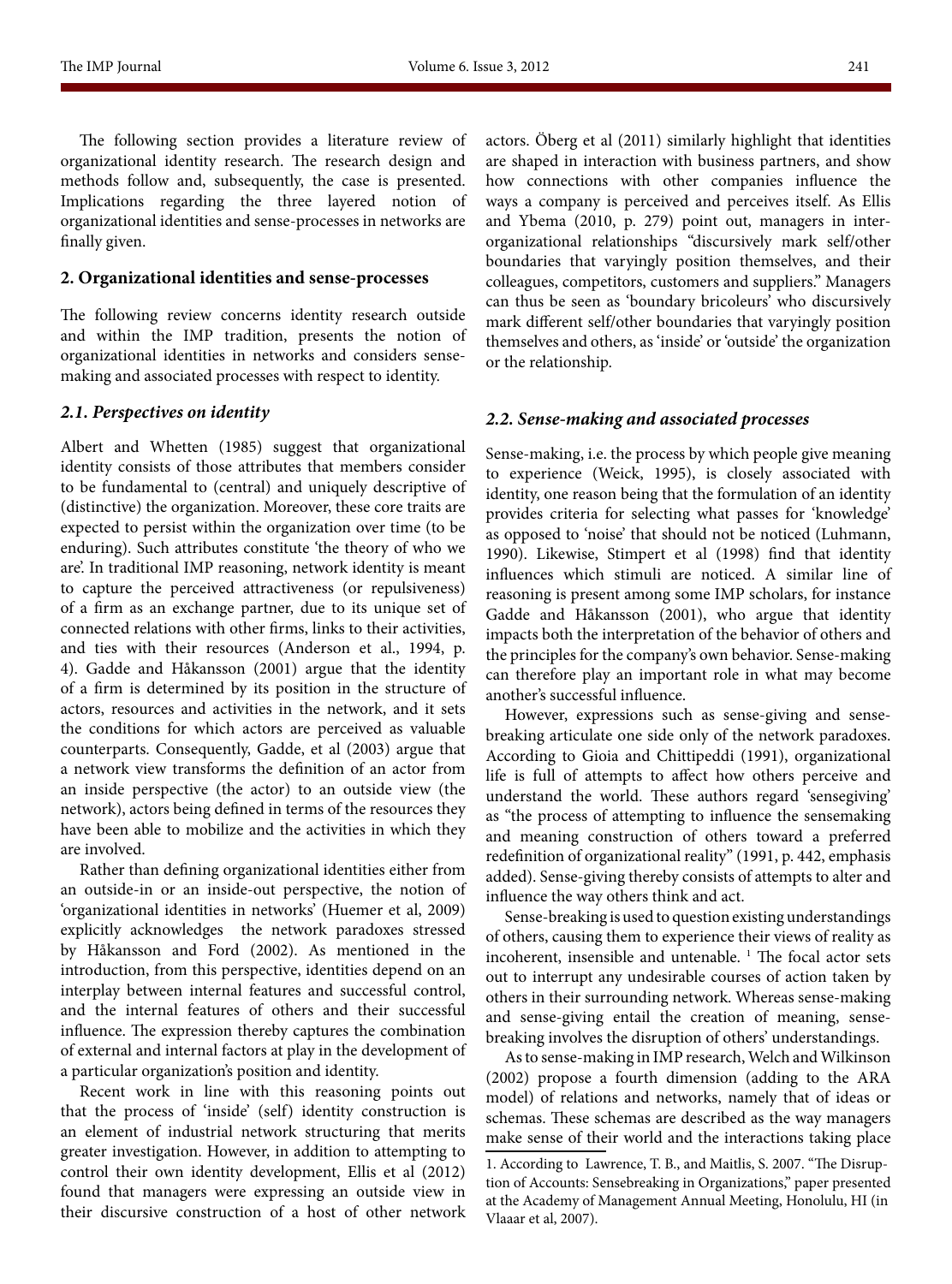with other organizations. Building on the notion of network theories (Johanson and Mattsson, 1992), more recent work on network pictures (e.g. Henneberg et al, 2010) includes a sense-making dimension to industrial networks, as do concepts such as network horizon (Holmen and Pedersen, 2003). Like Weick's (1995) notion of sense-making, network pictures are essential to the construction process of an organisation's identity (Henneberg et al, 2006).

However, it is noteworthy that the influence paradox rarely is explicitly acknowledged when IMP scholars address sense-making. For instance, Welch and Wilkinson (2002) stress that a focus on ideas highlights another way in which firms may attempt to develop and manage relations and network positions over time. They can try to influence directly and indirectly the schemas of others and the way they are coupled, instead of trying to alter the extrinsic costs and benefits. Similarly, Möller (2010) describes how firms try to make sense of their networks and how they try to influence the sense-making of other actors, shaping their network pictures and behavior in turn. Through agenda setting (a form of sense-giving), a company can influence the sensemaking of others.

To sum up, work outside the IMP tradition tends to take an inside-out view where organizations are viewed as being in control of their identity development, where a focal unit is attempting to influence its network by sense-giving or sense-breaking strategies. When regarding identity and sense-making respectively, IMP research provides different views: As to identity processes, IMP theory differs from the inside-out view by emphasizing the influence of others. With respect to sense-making, IMP scholars have been more in line with others streams of research stressing the importance of influencing others. An exception is Henneberg et al's (2010) claim that the way of thinking (i.e. sense-making or subjective network pictures) about a business network will change and be adapted due to the reactions of other actors in it. The notion of organizational identities in networks implies that experimenting with one's identity may prevent firms that operate across national borders from becoming overwhelmed by the endless stimulus of the emerging networks they exist in, but also from failing to shape organizational identities from within.

### **3. Research design and methods**

The farmed salmon industry provides an interesting setting for organizational identity concerns. It is a business activity which transforms the focal resource – the fish itself - in its most profound way. It challenges firms' views of their 'theory of who we are' and it creates fundamental debates in indigenous communities regarding relationships with commercial firms and if salmon farming is consistent with indigenous cultural continuation or contrary to their traditional values. Focal actors in this study, briefly described below, are Cermaq,

EWOS, Mainstream and the Ahousaht First Nation.2

# *3.1. Research Setting*

Statkorn Holding was established in 1995 when the Department of Agriculture of the Norwegian Government commercialized its grain operations. Over a period of twelve years, the corporation developed from being a state owned monopoly in the agriculture industry, to become the second largest MNC in the salmon farming industry, primarily owned by private investors. In 2001, Statkorn was renamed Cermaq, a group consisting of EWOS (the feed division) and Mainstream (the farming division).

EWOS is present in all of the four large salmon-producing countries, with three production facilities in Norway, and one each in Chile, Canada and Scotland, in addition to its presence in the pangasius feed market in Vietnam. In 2011, a combined production of 1 million tonnes of fish feed was reached. EWOS has just over 1 000 employees, including EWOS Innovation, which is one of the largest privately owned companies in aquaculture research and development. The main areas of focus are nutrition, the environment, technology and product development for fish feed and fish health products. Fish farming activities in Cermaq are executed by the Mainstream business division, with operations in Chile, Canada and Norway. Mainstream employs app. 3 000 people, and reported operating revenue for 2011 of NOK 3.6 billion.

Ahousaht is located on Flores Island, off the West Coast of Vancouver Island. Ahousaht has a population of over 1000 people in the reserve and over 2000 members, and is the largest First Nation on the west coast of Vancouver Island. Mainstream Canada holds half of its operations in the Ahousaht territory where it has been operating since 2000.

# *3.2. Data Collection*

The primary data stem from interviews and discussions with a number of actors in different business units in the Cermaq group and in the salmon production networks in Chile and Canada. Interviews were conducted in Norway, Chile and Canada with people at the Cermaq Corporate headquarters and its subsidiaries. Interviews with a number of additional actors include leaders of the Ahousaht and other First Nations in British Columbia; indigenous and local community representatives in Chile; NGOs and activists. Altogether, 78 interviews were conducted between 2003 and 2012- 46 of which were conducted in Chile, 20 in Norway and twelve in Canada. Press articles as well as company documents were also used in addition to these semi-structured, faceto-face in-depth interviews. Participation in seminars and workshops throughout this time period has provided additional information.

<sup>2.</sup> First Nations is a term that refers to various Aboriginal/Indigenous peoples, foremost in North America.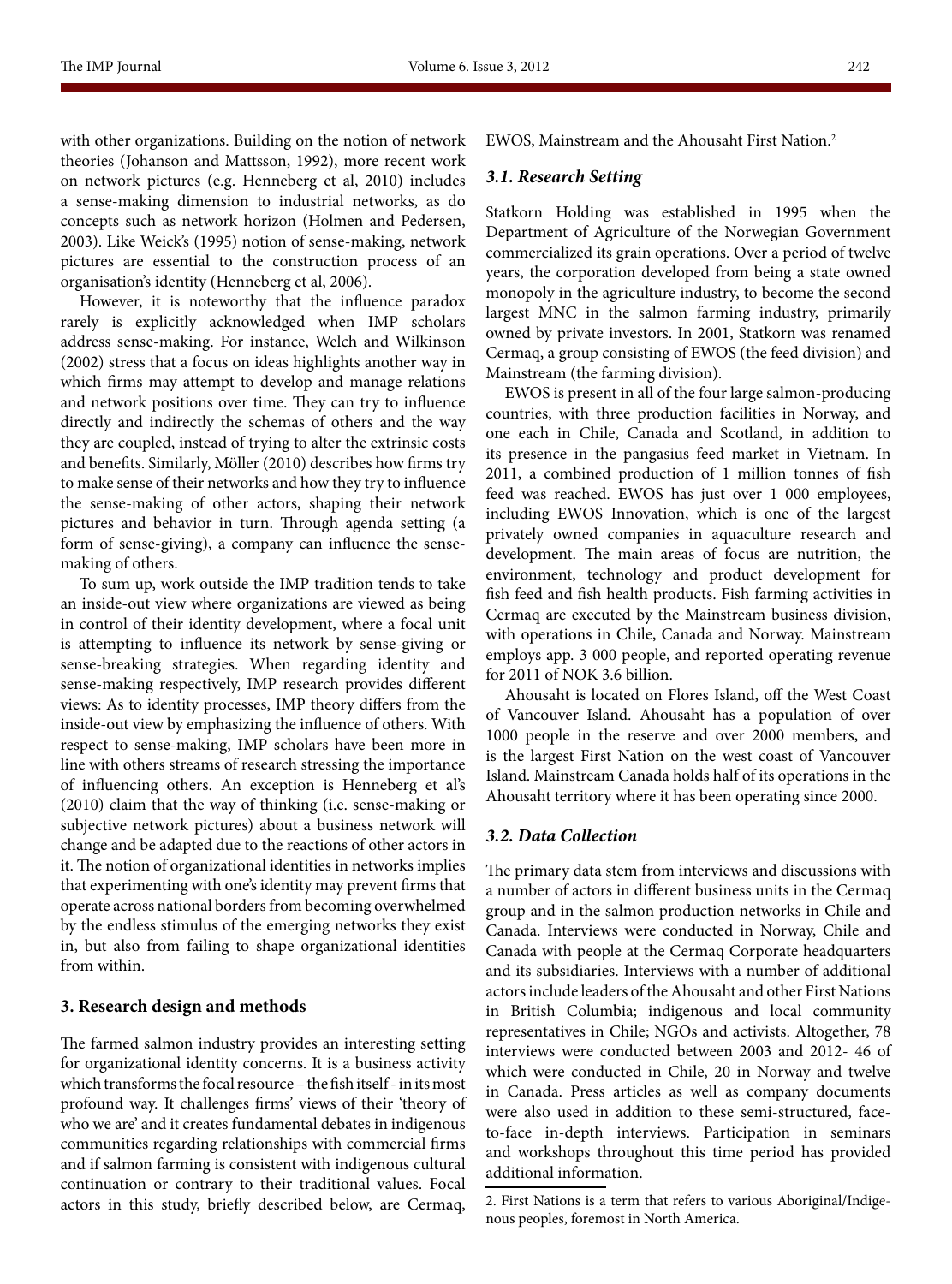#### *3.3. Data Analysis*

The question of whose standards should prevail occurs frequently among different stakeholders in the salmon farming industry, and MNCs in this industry regularly face frequent criticism for not bringing their best practices abroad, but applying 'double standards' in different locations. Standards (cf. Brunsson and Jacobsson, 2002) were used as proxies for the actor-resource-activity dimension of industrial networks; standards about being something related to the actor, standards about having something correspond with the resource dimension, and standards about doing something concerning activities. Arguably, an organization's 'theory of who we are' will shape its understanding of standards. Standards may also become part of an organization's identity if they become central, distinctive and to some degree enduring.

The initial analysis was based on a holistic goal to understand "what was going on" (cf. Alvesson and Kärreman, 2007) within and between these actors. Emerging data sets with such raw data expressions where successively examined and related to the literature on identity and identification (such as network identity, network identification, sensemaking and sense-giving). At a later stage the emerging notions were analyzed with the network paradox in mind. Using standards as a reference point, themes such as the balance of local and global demands (adapting to existing standards or developing new standards) and the creation of critical social and environmental movements and indigenous development vs. increased marginalization emerged. The raw data and the emerging categories were examined and related to theoretical concepts in an iterative fashion. In this sense, the study identified the categories and dimensions of analysis through a thorough review of the interview transcripts,

#### **ARA and standard dimensions The focal resource (Atlantic salmon) The Firm (Cermaq) The Salmon network Actors**  'Standards of being' *Genetics* • Atlantic vs. Pacific • Wild vs. Farmed *Organizational identity (interpreted theory of who we are)*  "We are business-minded farmers and feed suppliers with a sustainable shareholder focus". *Industrial characteristics*  Sustainability vs. profitability Economic **Social** • Environmental **Resources**  'Standards of having' Nutritional qualities, fat content, omega 3 etc Global principles with local interpretations present in the firm's 'Passport to sustainable aquaculture'. Absence of accepted international standards Area/country specific customer preferences Area/country specific regulations **Activities** 'Standards of doing' Creating business opportunities Escaping and threatening eco-systems Balancing local and global demands Adapting to existing standards Developing new standards Creation of industrial clusters, employment and wealth accumulation Creation of critical social and environmental movements Indigenous development or increased marginalization

#### **Table 1: Actor-Resource-Activity standards**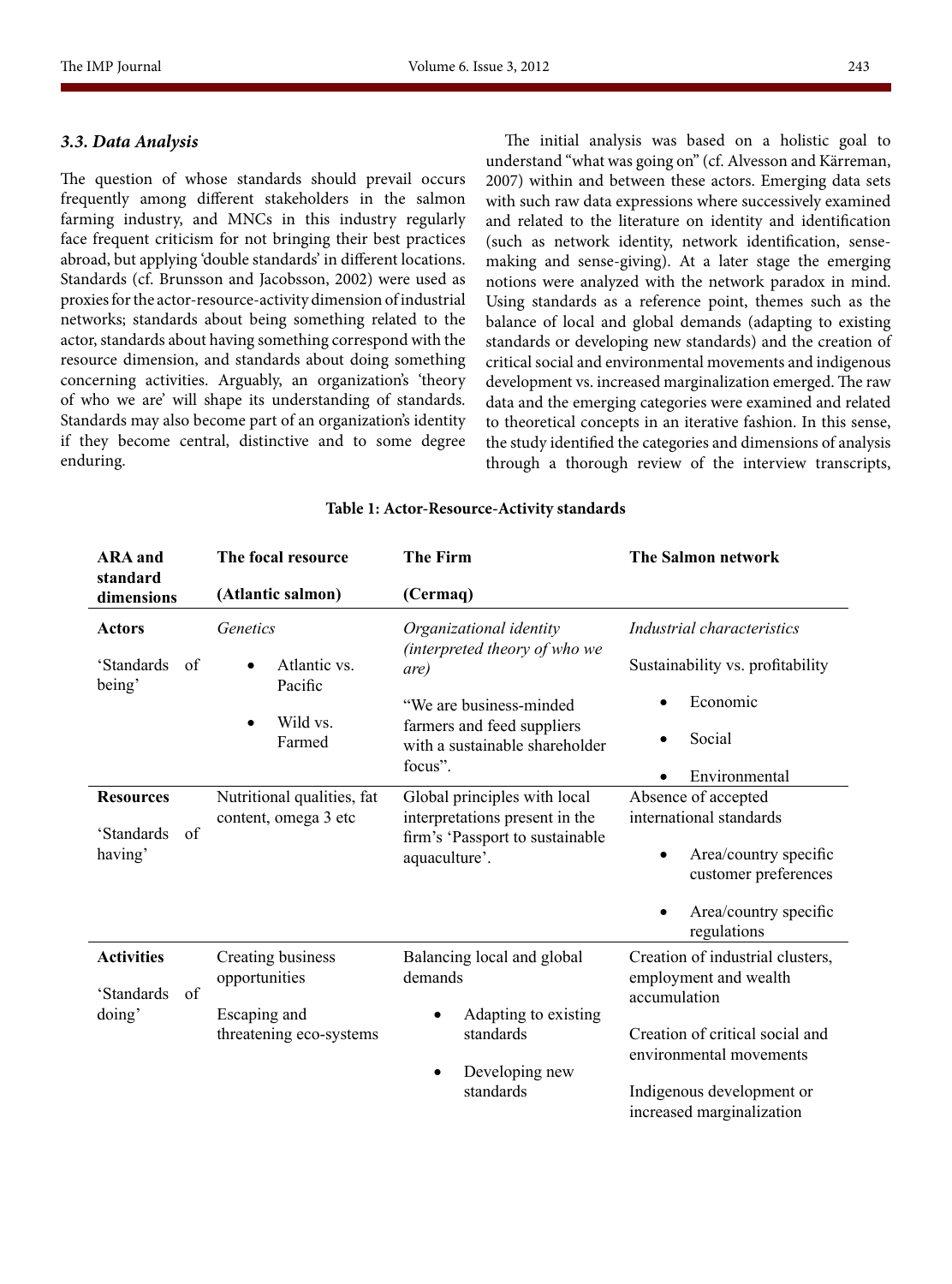juxtaposing them with existing theory.

# **4. International salmon farming**

Standards in several dimensions are at the core of the present case. They concern the focal resource and industrial use of resources and development of activities. Table 1 provides a simplified overview of the case in this respect.

Although aquaculture has traditions spanning thousands of years, the modern and increasingly global business is still a young industry. The origins of salmon farming can be traced back to fertilization trials in Europe in the second half of the eighteenth century. Hatcheries were established one century later in both Europe and North America. The modern techniques of salmon culture in floating sea cages were initiated in Norway in the late 1960s. By the 1980s and 1990s, commercial salmon farming was established, foremost in Norway, Scotland, Chile, and Canada.

Aquaculture is indeed changing seafood consumption patterns; today an increasing share is based on farmed products rather than wild catch.3 Atlantic salmon has outstanding characteristics for intensive culture and therefore plays an important role in this transformation. In 1996, salmon aquaculture overcame the salmon fishing industry as the most important supplier of salmon products worldwide.

Consequently, aquaculture carries a promise of a blue revolution, producing most of the world's marine produce, alleviating poverty and food shortages. The rapid development in Norway during the last four decades is explained by the support of the government in terms of research and development programs. More recently, research and development in the private sector, especially the feed and pharmaceutical firms, has been essential to industrial development.

Farming of salmon in Chile began in the 1970s with the commercial cage rearing of rainbow trout and coho salmon. The industry expanded very rapidly beginning in the mid-1980s and Chile moved on to become the second largest producer of salmon in the world in 1992, and Chilean production almost equaled that of Norway in 2001. A new record was reached in 2004 and analysts believed that Chile soon was to surpass Norway to become the number one supplier of farmed salmon. However, significant issues with fish health hindered such a development, at least in the short run. Nevertheless, the salmon industry is one of the most successful commercial activities in Chile; salmon has been among the country's most important export commodities for several years (Vignolo, 2007).

Salmon farming in Canada takes place primarily in British Columbia and New Brunswick. In the mid 1980s Norwegian investors were attracted to British Columbia by its favorable environmental conditions and proximity to the U.S. market. Growth in recent years has been hampered by conflicts with 3. See e.g. (www.iser.uaa.alaska.edu/Publications/greatsalmonrun/ SalmonReport\_Ch\_5.pdf

commercial and recreational salmon fisheries as well as First Nations members and environmental groups.

Consequently, not all stakeholders look upon salmon farming as a 'blue revolution'. It is also regarded by many as a health hazard and as being environmentally unsustainable. In general, industry critics find it essentially unsustainable to farm salmon based on pelagic catch which implies a net protein loss. The supporters of aquaculture strongly object to this, pointing to the fact that salmon scores better on the feed conversion ratio than most sources of animal protein. Nevertheless, the quote below is an example of the strong reactions the industry creates in both environmental and social dimensions:

"After throwing shit at us for 30 years, now they (the salmon farmers) are worried for their persistence. Who are these managers so that I can give them a hand? 'El huevon' is in Santiago with seven or eight kids studying at Nido de Aguilas while our kids are studying here with no future, and he shits all over our natural environment where my grandchildren will live…No, 'huevon', no, shame!" 4 (Community spokesman, Chiloe, Chile).

Significant income inequalities and welfare differentials still exist despite Chile's relatively sustained growth and development of physical and social infrastructures.

#### *4.1. Standards in salmon farming*

Standards in different dimensions play an important role in this industry. They are developed by authorities as well as the producers, linked to global initiatives and the work of various NGOs and used as a platform for judgments and criticism from various stakeholder perspectives.

There are standards which constitute a particular kind of actor, standards which are unavoidable if the potential adopter would like to maintain a particular identity (Brunsson, 2002). This is the case with the fish itself, and standards in terms of being are at the core of the intensive debate in this industry. Norway is home to the world's most genetically varied wild salmon stocks, with genetically distinct groups found in the country's many wild salmon rivers. But since 1970, wild salmon stocks have been reduced by roughly 80 per cent.<sup>5</sup> The extent that escaped farmed fish will change the genetic and physical makeup of wild salmon stocks is therefore a main concern. Moreover, salmon is not native to Chile, and Atlantic salmon is distinct from the Pacific salmon present in British Columbia. Some scientists consequently claim that large annual escapes of farmed Atlantic salmon enhance the risk of extinction of wild populations through genetic and ecological interactions (e.g. Roberge et al 2008). The

<sup>4.</sup> Huevon' is a Chilean expression which in this sentence has a strong negative connotation. Nido de Aguilas is an international school in Santiago de Chile. Chiloe is an island about 1200 km south of Santiago; central to Chilean salmon farming.

<sup>5.</sup> www.thefishsite.com/articles/822/farmed-salmon-are-changinggenetics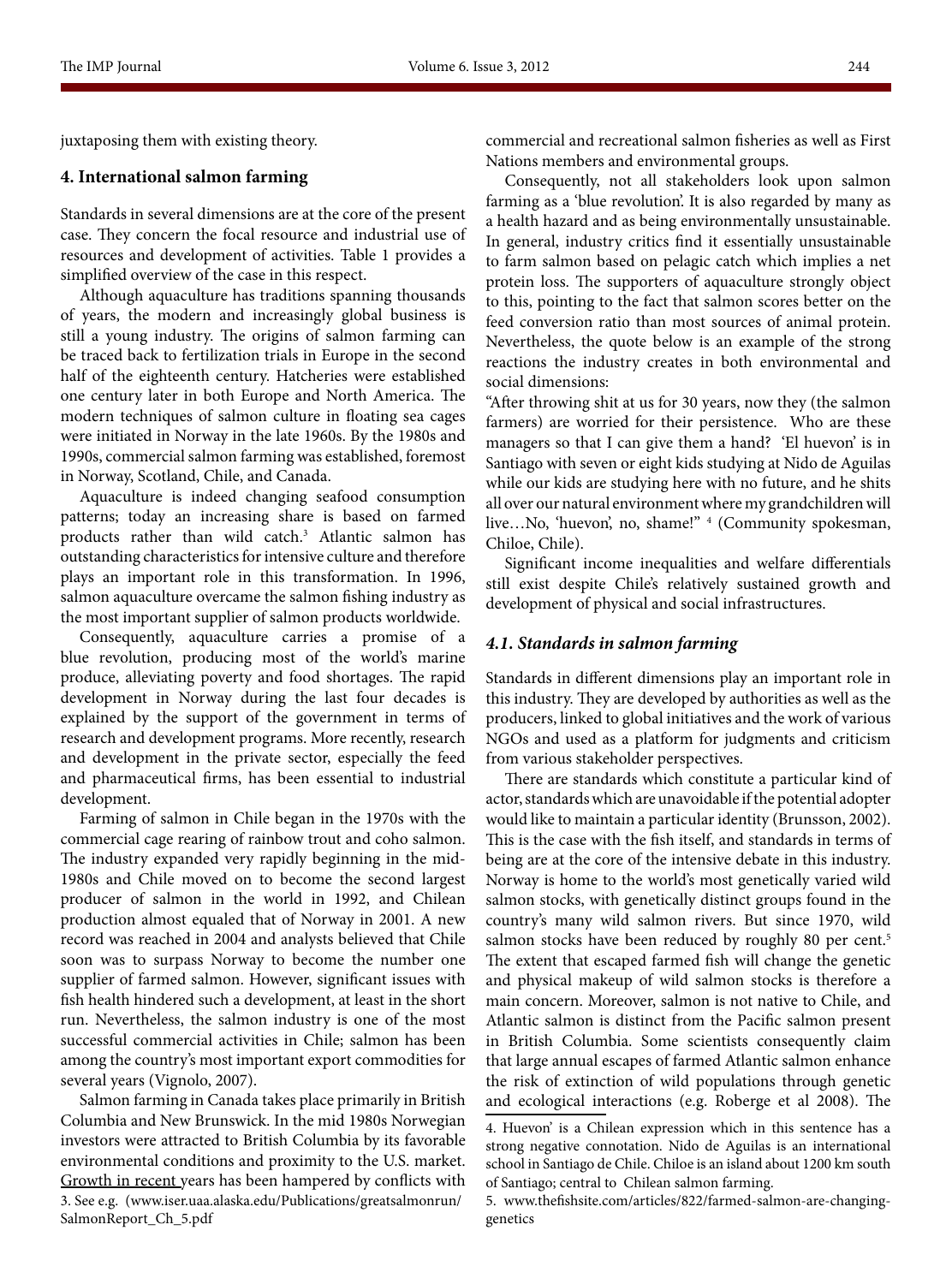illustrations below show how authorities, NGOs, customer preferences and standard based organizations add to the 'standard challenge'.

In 2012, industry representatives from both feed and farming divisions claimed that authorities provide strong pressure regarding high standards. In Chile, new regulations have strengthened the authorities' power of influence regarding fish health, biosecurity and union rights. This development may be seen as a response to the 'double standard' criticism that firms have faced, not least in Chile. Norwegian authorities and labour organizations have responded to both social and environmental concerns. The Norwegian minister of Trade and Industry stressed in a speech in southern Chile in 2008 that he expected Norwegian firms, both public and private, to help increase salaries and working conditions in the industry. The Norwegian Confederation of Trade Unions (LO) visited Chile in late 2007 due to a request from Chilean unions. Afterwards it was stated that "we expected to find the same standards in work conditions and work environment at Marine Harvest and Mainstream's facilities in Chile as in Norway" (director of LO's fishery commission).6

External influence of this kind is clearly visible regarding the production of feed. Some years back, Norwegian authorities had a focus on the so called feed conversion rate, the amount of feed needed for the production of one kilo fish. Salmon farmers thereby faced restrictions on how much feed they were allowed to use for each site, which later was changed from a weight restriction to certain energy levels. The consequence was that the feed industry focused on producing the feed with the best feed conversion rate, which implied a focus on the feed's energy levels. In Chile on the other hand, such restrictions were not present, and the focus was on lowering the costs of feed per kilo salmon produced, not the amount of feed needed. These different standards resulted in different end products.

A number of different organizations play important roles in the development of standards in the salmon industry. For instance, World Wildlife Foundation has taken a 'diplomatic stance' and cooperates with the large MNCs in order to improve the sustainability of the business. The organization is positive towards dialogue and openness with commercial actors and is not, as such, against aquaculture. It wants a common international standard and a trustworthy independent certification authority. Other entities, like Pure Salmon Campaign, with its explicit objective of 'raising the standards for farm-raised fish' (see www.puresalmon.org) take a more critical stance towards the industry and actively engage in lobbying activities. Some of their concerns regard environmental issues, such as the use of antibiotics, pesticides and fungicides which are used to treat disease that cannot be treated with vaccines.

The industry also develops its own standards. Salmon Chile (www.salmonchile.cl) is an example of an industry based organization working with standards. Its tool 'Siges' is created by the industry for the industry, in order to assist in the accomplishment of the national and international regulations and standards in terms of quality, environmental management as well as workers' health and security. The following section takes a closer look at one of the larger corporations in the industry.

# *4.2. Cermaq*

Cermaq HQ gathered its subsidiary managers in 2003 to discuss the strategic development of the group. One of the themes for the meeting concerned the basic identity question: who are we as an organization? An outcome of the meeting was the creation of Cermaq's 'Passport to Sustainable Aquaculture', a document with a 'one firm-one standard' ambition which highlights sustainability and the special position of the firm's shareholders. This development can be seen as a combination of an internal desire to be 'onefirm', but is also due to external sustainability pressures, as indicated in the annual report from 2011 (cermaq.com) "Global initiatives contribute to creating a sustainable global environment on which we are dependent". Cermaq's interpreted 'theory of who we are' is "We are business-minded farmers and feed suppliers with a sustainable shareholder focus" (Huemer 2010). The group's focus on shareholders is evident also in the annual report (2011: p.3) "We will always be prepared to carry out transactions that increase value for our shareholders in the long term."

According to official sources (www.cermaq.com) global leadership requires that standards for best practice in operations are set and adhered to. In (2010) Cermaq became a member of the UN Global Compact initiative. The same year Cermaq also decided to join the Nordic UN GC network. The group has defined the most important areas as being quality (ISO 9001), environment (ISO 14001), food safety (ISO 22000) and occupational health and safety (OHSAS 18001).

Similarly, within the corporation there are also examples of efforts at applying human resource standards which are integrative, or 'global', in nature. As one Chilean supplier stressed: "before the Norwegians entered the business, our slogan was first comes salmon, second comes salmon, third comes salmon, fourth comes salmon, fifth comes you, and sixth comes the family. When the Norwegian companies came in they had a different way of thinking. The end of the shift came, and at 6 o'clock everyone left work to go home. Our time was respected. This change was imposed by the Norwegians." A Chilean executive similarly argued that "Cermaq's CEO was very clear with us …That we as managers are responsible to apply certain strategies, more related to the employees. We are not only to worry about the market or the results, but the employees. To be honest, when I started in this business, I did not think in that way".

However, the one-firm ambitions also involve a balance

<sup>6.</sup> www.frifagbevegelse.no/magasinett/article3201287.ece.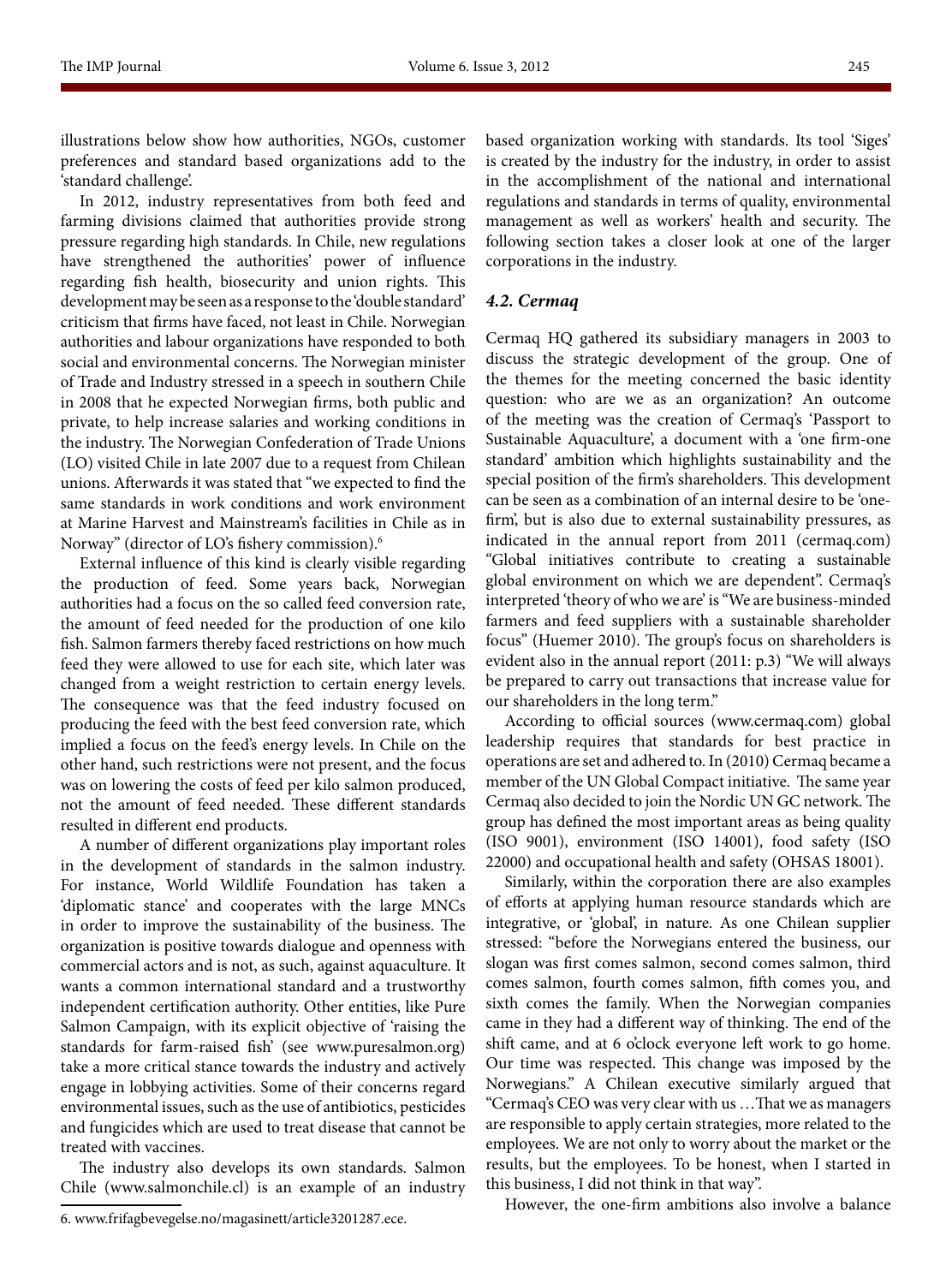of local and global ambition, which is related to ambitions to influence but also where the network influences in return. According to Cermaq's official sustainability principles, monitoring systems are in place to ensure that products are compliant with relevant food safety regulations. At the same time, the firm's target of zero fish escapes implies that the equipment used to prevent escapes must be adapted to local environment and weather conditions. The task is one of following and adjusting to global standards, while also acknowledging local influence. Moreover, Cermaq proactively partakes in the development of new standards through EWOS Innovation where feed products are developed on the basis of scientific knowledge gained through research and development.

The following two sections describe Cermaq's entrance into to 'new 'networks; when its subsidiary EWOS goes into Vietnam, and when Mainstream develops its work with the Ahousaht First Nation in Canada.

#### *4.3. EWOS enters Vietnam*

When EWOS entered Vietnam in 2011 this was done, according to the CEO of EWOS Vietnam, with a "Norwegian style, Cermaq culture and EWOS way!7 With respect to influence flows and identity processes, this is an interesting and multidimensional expression. It is, of course, obvious that EWOS intends to influence the Vietnamese market by its entrance. But the subsidiary is also being influenced by its parent Cermaq, the national characteristics of its home country, and a set of influences the firm already has received from years of operations in other networks.

This implies that the firm which enters Vietnam is an actor with defined indicators and established management tools to monitor key sustainability parameters for feed production. EWOS Norway, Chile, Canada and Scotland are certified 7. As expressed during Cermaq's sustainability seminar in 2012

according to ISO 9001:2000 and EWOS was the first firm in the Norwegian aquaculture industry to become certified according to ISO 22000:2005. In addition, EWOS has drawn up a code of conduct for its suppliers which demands that they sign up on the 10 Global Compact principles. EWOS's suppliers are expected to comply with all legislation and regulations in force in the countries in which they operate, and that they have standards for ethics and corporate social responsibility. EWOS' approach is to work with their suppliers to obtain improvements based on a Supplier Development Plan, or, alternatively, end the supplier relation if improvements do not materialize.

A related initiative is the participation in the International Fishmeal and Fish Oil Organization (IFFO), a global NGO which has specialized consultative status with the UN Food and Agriculture Organization (FAO). IFFO represents fishmeal and fish oil producers and related trades throughout the world, with a vision of enhancing human and livestock health and welfare via superior nutrition to the benefit of consumers worldwide. However, none of this was present when EWOS was established in Vietnam in 2011 and none of the standards were in place by year-end. In March 2012, ISO 9001 was obtained, and a plan has been made to successfully get the other standards in place.

The interplay between influence flows is presented in table 2, which shows how Human Rights are interpreted in Cermaq's global compact approach.

When entering Vietnam, EWOS was of course aware of that one of the global initiatives Cermaq endorses is human rights. The table visualizes how such external influence was approached and what the firm, specific responses were. Arguably, such a response is not given but subject to the firm's identity and the related sensemaking. This is present in Cermaq's ethical and corporate responsibility guidelines and

# **Table 2: Sense-making of standards (Adapted from www.cermaq.com)**

#### **Principle: Human Rights**

(sense-taking) Businesses should support and respect the protection of internationally proclaimed human rights.

**Approach taken**

(general sense-making) We support the UN Declaration of Human Rights and have made a commitment to respecting human rights throughout our operations, including in our supply chain.

#### **Response**

(specific sense-making)

- Cermaq ethical and corporate [responsibility guidelines](http://www.cermaq.com/portal/wps/wcm/connect/cermaqen/home/investor/corporategovernance/Ethical+and+corporate+responsibility+guidelines)
- [Supplier code of conduct](http://www.ewos.com/portal/wps/wcm/connect/ewoscom/com/frontpage/about_ewos/Code+of+conduct+for+suppliers)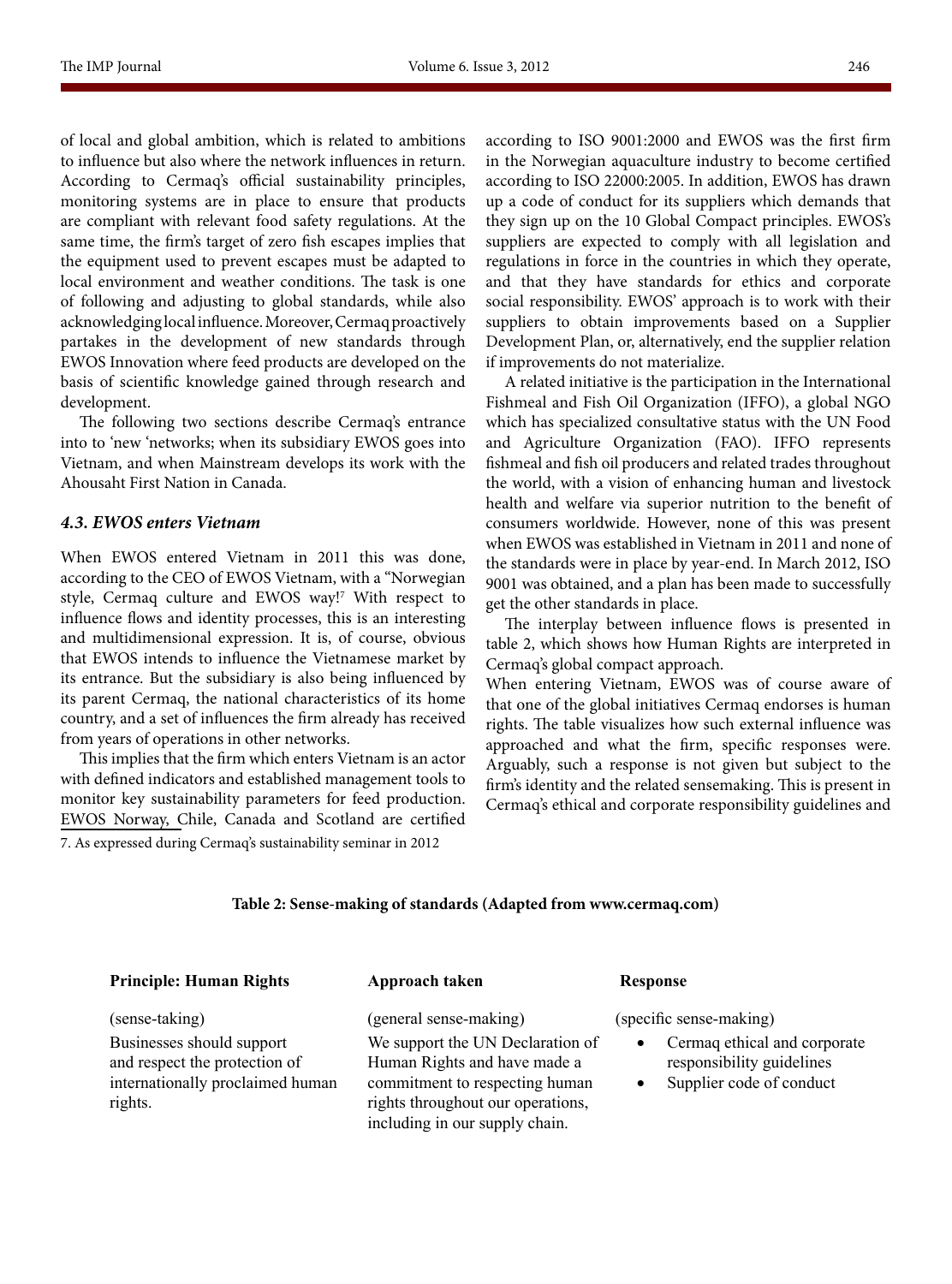In concrete terms, EWOS 'made sense' of this combination of external and internal issues in the following way: The implementation of Cermaq's CSR policy (regarding employee training etc) implied a reduction of the workload from twelve to eight hours per work day. The EWOS office is now closed on Saturdays, union support has been developed and the entry level salary is app 40 % above minimum wage, whereas at year end 2011 the average monthly wage for all operational level employees in EWOS Vietnam was 88% percent more than the minimum monthly wage. As will be discussed in the analysis, this development includes sense-giving and sensetaking processes, dimensions which are present also in the relationship between Mainstream Canada and Ahousaht.

# *4.4. Mainstream and salmon farming in indigenous waters*

Salmon farming in indigenous communities is a highly controversial issue. It receives much more attention in Canada, where the First Nation groups are strong and well organized, than in Chile where the indigenous movements are more fragmented.

In line with the claim that there are standards which constitute a particular kind of actor, the debate within indigenous communities regarding salmon farming has become of significant concern. Indigenous peoples in both Chile and Canada have been involved in the catch of wild fish as a fundamental basis for their survival. Whether salmon farming is consistent with, or contrary to, indigenous development remains a topic of great conflict. Chilean indigenous leaders have explicitly referred to the speech by the Norwegian minister previously mentioned, when accusing Norwegian MNCs of using 'double standards'. These communities feel that they have been neglected during the 25 years that the salmon companies have been in their traditional territories. Their criticism involves the Chilean state's support of corporations as much as the actions of the firms themselves.

Similarly, Canadian First Nation leaders frequently visit Norway to voice their concerns about the large salmon farmers. The issue of 'double standards' is core also here: "We do not need to accept that there are poorly placed farms here, that they fix things in Norway and not here, that they use double standards" (First Nation leader). The opinion is that operating within the legal frameworks of the countries where you are, but not bringing best practices, is exploitative and it is hypocritical. A basic problem is that many First Nations believe the firms' first, if not only, priority is making money, while they neglect to relate to and learn from the indigenous way of living.

The development of the Mainstream-Ahousaht relationship has been highly controversial and characterized 8. http://www.report2011.cermaq.com/our-approach/endorsingglobal-initiatives

by significant levels of conflict over the last decade. For the Ahousaht people, the question of salmon farming and its relationship with Mainstream Canada has been fundamental. It has been a question of their own understanding of who they are, what they are, and where they want to go. Ahousaht opposed salmon farming rather fiercely during the 1980s and 1990s.

However, based on an earlier agreement, Mainstream Canada and the Ahousaht First Nation signed a new protocol agreement in 2010. The protocol guides the principles for working together and establishing a sustainable and mutually beneficial salmon farming operation. This is in the traditional territory of the Ahousaht, where business practices are expected to be conducted in an environmentally, socially and economically sustainable manner. Elements of the agreement for Ahousaht include economic benefits, training and education programs, salmon enhancement funding, employment, and contracting and business opportunities. The protocol also provides certainty and stability for Mainstream to operate within the Ahousaht territory, according to the CEO of Mainstream Canada.

Parallel with this development, the Aboriginal Aquaculture Association was established as a federally incorporated company in July, 2003 by six Founding Members, representing a cross-section of aboriginal leaders in British Columbia.<sup>9</sup> These leaders had come to realize that there were very few opportunities for their members to look forward to within the resource sectors of their local communities. It was concluded that various forms of aquaculture may provide successful careers for their communities. The Mission of the Aboriginal Aquaculture Association is: "To promote and assist the development of First Nations' Aquaculture in British Columbia that respects and supports First Nation Communities, Culture and Values."

#### **5. Sense-processes in networks**

The analysis focuses on sense-processes on a network level of analysis, and relates these to the organizational identity construct. The first section proposes that a three layered identity notion has conceptual merit; the following section focuses on the different sense-processes. The network level which is proposed builds on Henneberg et al's (2010) notion of 'sense-making as interaction', which also includes the issue of collective sense-making.

#### *5.1. Identity layers*

Cermaq's Passport to sustainable aquaculture stresses that the most important stakeholder is the shareholder. A core value, which arguably is central, distinctive and seemingly enduring, is 'business mindedness' with the following implication: "We are always thinking of generating cash and opportunities for profit. All other goals come to naught if we fail."

9. www.aboriginalaquaculture.com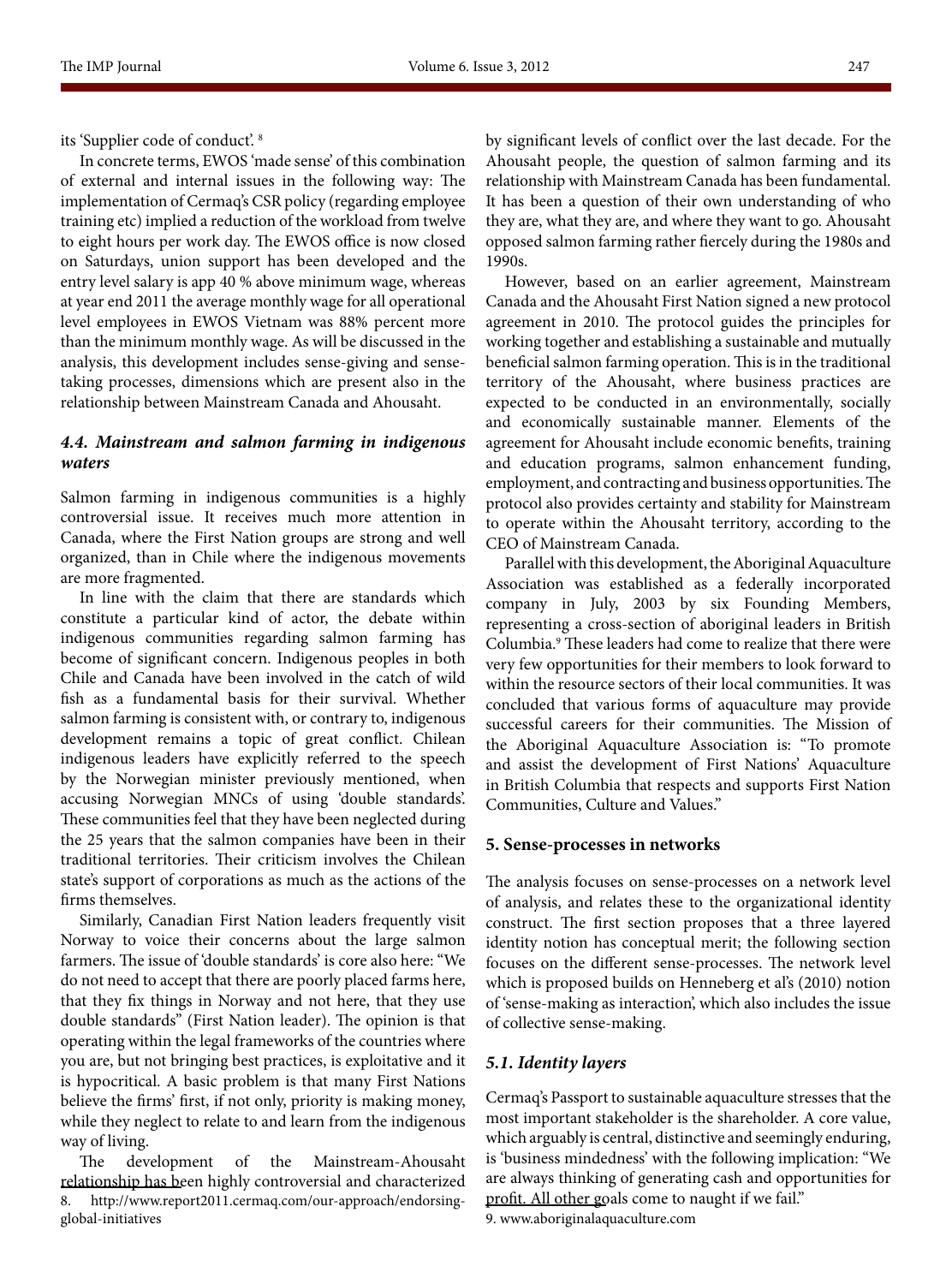

*Figure 1: Identity layers*

When EWOS entered the Vietnamese market with a Norwegian style, Cermag culture and the EWOS way, this value remained central. It is also explicit on official documents that ethical and corporate responsibility guidelines build on the group's core values and Corporate Governance Principles. As will be claimed below, Cermaq's approach in British Columbia has remained business oriented as well.

**Identity layers**

Cermaq's sustainability performance indicators are also customized by including indicators that specifically address unique sustainability impacts related to the production of fish feed and farmed fish. The set of indicators that 'makes sense' to Cermaq, i.e. what the firm has determined as being central to its operations, include fish mortality, sea lice, fallow time and medicine use. The point here is that they have interpreted this to be important; this is their interpretation of how to act on external standards. Figure 1 illustrates identity layers, i.e. interdependencies between who we are, the resources we develop and the activities we chose to perform.

An illustration of the model is given by using an example from a First Nation perspective. Enduring expressions of 'being', such as 'we are salmon people', may result in different views on acceptable resource development (having relationships to commercial firms or not) and activities (doings in the form of salmon farming). In the project it became clear that a First Nation's view of itself can be in conflict with the development of relationships to corporations and in developing salmon farming activities; both issues may be interpreted as being inconsistent with cultural maintenance and development. That is, First Nations engaging in salmon farming are not indigenous (or 'real Indians' which was the expression used, since salmon farming supposedly ruins their indigenous being); similarly, First Nations having relationships with commercial farming companies are not 'real Indians'.

However, the sense-making behind this expression may also be consistent with developing relationships to commercial actors. Other indigenous business developments, such as tourism, focus strongly on 'authenticity', a notion which, according to some actors, does not match well with salmon farming (again, 'real Indians' are not supposed to farm salmon but engage in wild catch). 'Salmon people' could in other words develop relationships to firms involved in, say, tourism or forestry.

Nevertheless, a growing number of cooperative ventures between salmon farmers and different First Nations also exist. Marine Harvest has been in the Kitasoo territory for over ten years. The MNC was invited to come and develop the business by the indigenous leaders. In this case, like in the Mainstream-Ahousaht relationship, salmon farming becomes interpreted as viable activity being consistent with 'who we are'. Since wild catch of salmon no longer is commercially feasible, then it is acceptable for 'salmon people' to farm salmon; moreover, having relationships to commercial firms (including MNCs in salmon farming) becomes consistent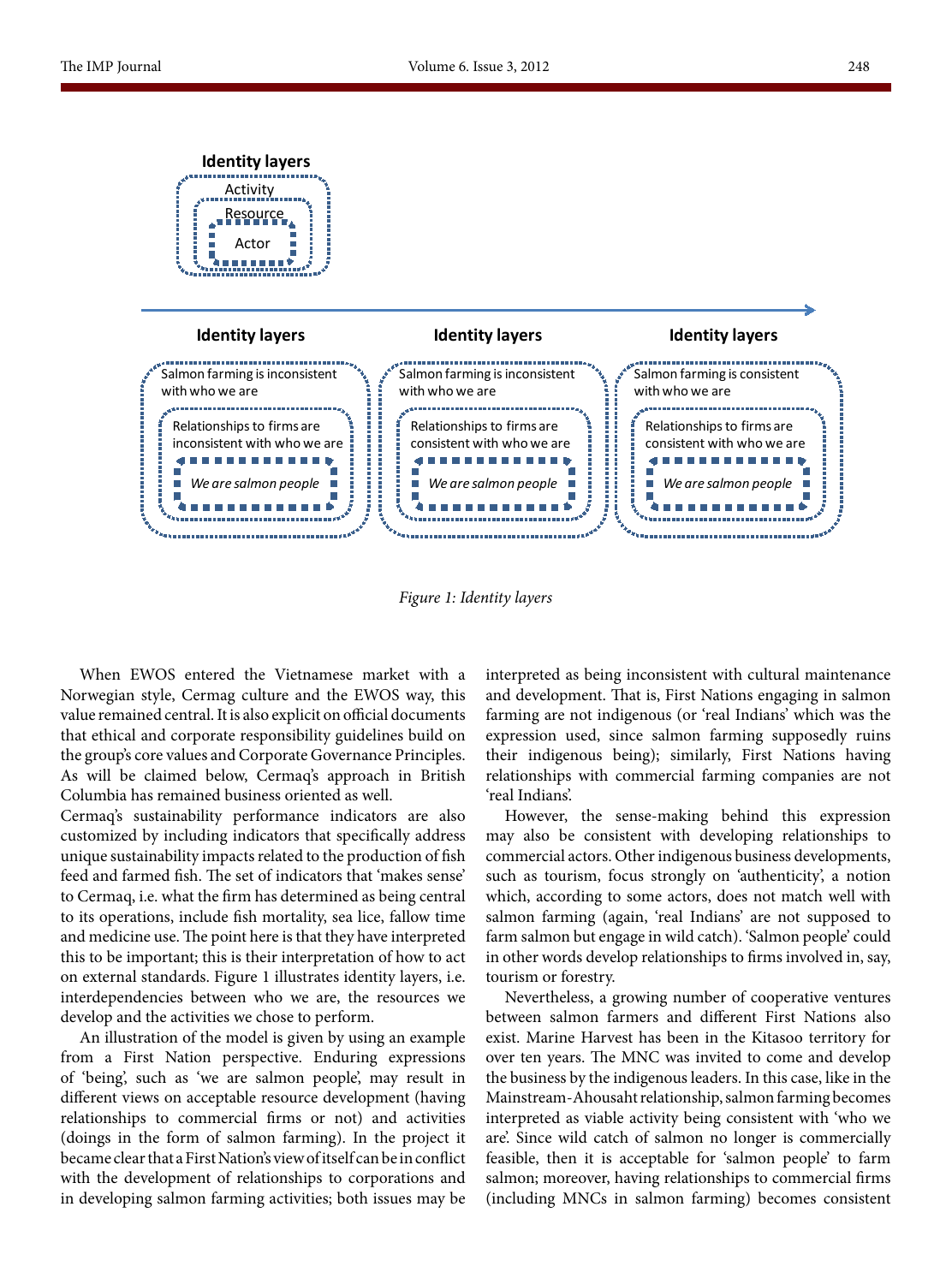

*Figure 2: Sense-processes in networks*

with cultural maintenance and development.

Such a development may be analyzed by using the expression 'network identification' (Huemer et al, 2004). Network identification involves an explicit focus on boundaries that are activated, questioned and moved. It concerns an organization's ability or inability to shape the means that define its commitments and its forms of belonging. Drawing and redrawing boundaries affects who you identify with, i.e. what kind of relationships one finds feasible to develop. This notion is useful also when turning specifically to the different sense-processes. Conceptual definitions and empirical illustrations are given according to figure 2.

According to previous reasoning, sense-giving is the process of attempting to influence sense-making and understanding of others towards a favored view. This may occur, for instance, when a particular firm tries to improve its perceived attractiveness in the network. Sense-breaking is also here seen as a process of influencing others so that they come to experience their views of reality as incoherent. However, neither of these accounts is cognizant of the network paradox, that others are likely to influence in return. Therefore, the notion of sense-taking is proposed.

Sense-taking involves how others provide meaning for you. Such meaning may come from how others perceive you, use your resources, and integrate your activities: Basically, how a focal firm's sense-making and, ultimately, identity development is influenced. This view thereby builds on the original claim behind 'identities in networks': that the internal features of others and their successful influence matters for identity development. Others' influence may of course include both sense-giving and sense-breaking ambitions.

Moreover, much identity work occurs in and via networks, something which deserves explicit acknowledgement. Sense-processes on a network level of analysis imply that organizations jointly relate to some 3rd entity either by giving, breaking or taking influence. These conceptual claims are further illustrated below, according to figure 2.

#### *1. Sense-giving*

The previously mentioned Cermaq 'Passport to sustainable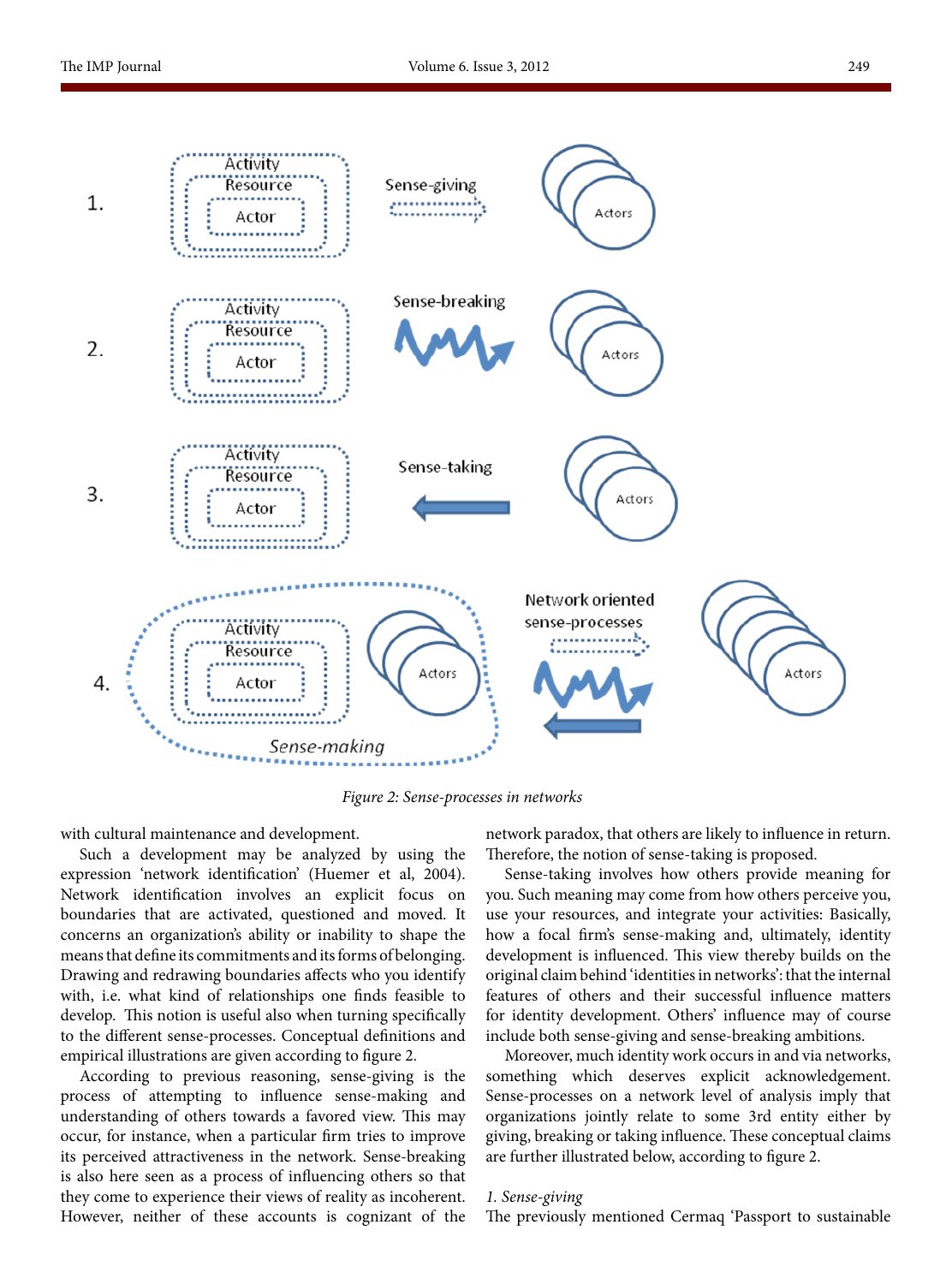aquaculture', which entails the group's core values and principles, is an artefact which in itself embodies sense-giving ambitions. It is an internal and external communications tool allowing the firm to articulate 'who we are and what we stand for'. In a similar way, Cermaq's annual sustainability seminar and the annual report are ways of sense-giving.

Another illustration comes from the Aboriginal Aquaculture Association; their mission can be seen as a sense-giving regarding others' understanding and appreciation of First Nations and salmon farming. The organization wants to justify salmon farming and 'sense-give' as to how this should be done.

# *2. Sense-breaking*

From a producer perspective, an example of sense-breaking can be traced back to the development of raw material consumption, which over the years shows a continued reduction in the use of marine raw materials for feed production. This development, which is central regarding sustainability, has also been challenging because different markets have different acceptance for diets with alternative feed ingredients. There seems to be a need to break with the 'truth' that salmon feed needs high contents of pelagic catch in order to develop feed with less marine content.

Another example of sense-breaking can be linked back to the criticism provided by NGOs as previously mentioned. Their ambition seems to be to break the belief in a 'blue revolution'. The Pure Salmon Campaign has presented Cermaq as a 'Corporate Criminal', with the intent of making the firm as repulsive as possible. This strategy can be seen as sense-breaking with the ambition of influencing someone else's strategic network identity.

### *3. Sense-taking*

There are several examples of sense-taking in the case. Cermaq's acknowledgment that global initiatives contribute to creating a sustainable global environment on which they are dependent is one illustration. Another example comes from Ahousaht's influence on Mainstream Canada's activities; the First Nation now influences how business is conducted. Mainstream's sense-taking involves several issues: the selection and replacement of farming sites according to Ahousaht's traditional knowledge; cleansing ceremonies to be conducted after accidents have occurred; the use of labor and work routines not least in process plants which are influenced by First Nation values.

Influence from different authorities is multifaceted, however, and does not always translate into straightforward sense-taking (based on successful influence). As was indicated in the case, Norwegian authorities (being large owners of Cermaq) expected that Cermaq would help in improving standards in Chile, whereas Norwegian unions requested the same standards in Chile and Norway. Such a demand also implied a change in standards, but is stronger than the request presented by the Norwegian state. This is one example of the complexity regarding standards from external stakeholders' viewpoints. Cermaq's response to this was the following: "Being Norwegian in Chile is an impossible

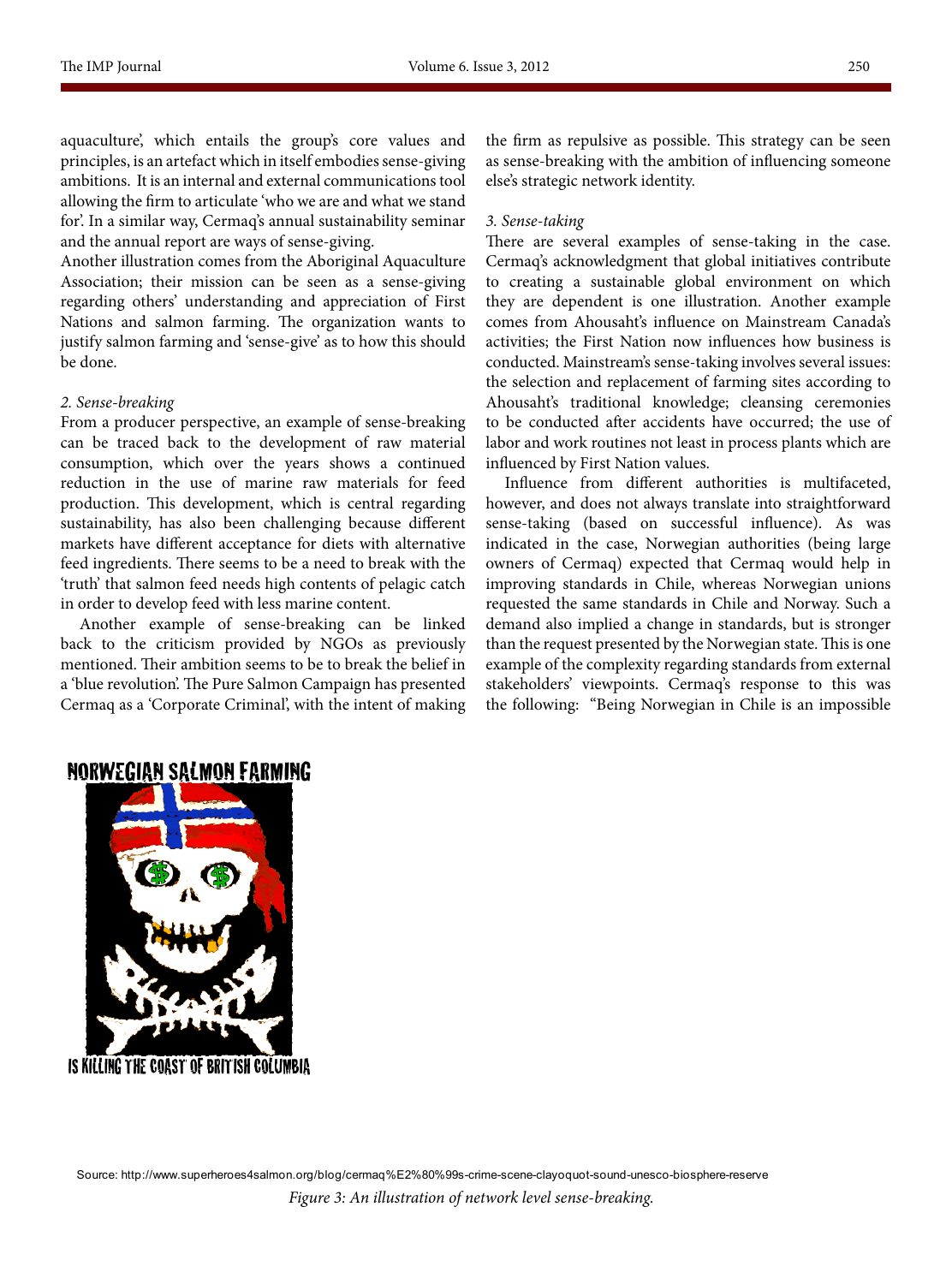policy; in Chile we must be Chileans" (Cermaq CEO).<sup>10</sup> This is an illustration of how identity and the following sensemaking of an organization relates to its sense-taking; rather than letting these authorities be sense-giving providers, the quote suggests that local Chilean influences were more important for sense-making within Cermaq. As has been suggested previously, identity influences which stimuli are noted and which are not.

# *4 The network level*

Many of the examples above include a network dimension which deserves to be acknowledged. For instance, Cermaq's sustainability seminar is not only about providing sense concerning their own corporation; these events are also occasions of sense-giving on an industrial level. Similarly, Cermaq's participation in IFFO concerns network influence with an ambition of helping smaller actors with their sustainability, which ultimately may improve the entire industry.

Similarly, the common vision established by Mainstream and Ahousaht regarding salmon farming in a UNESCO Biosphere Reserve is about drawing new boundaries and jointly engaging in sense-giving towards a set of stakeholders. Such network processes coexist with network ambitions of others. For instance, NGOs simultaneously engage in network level sense-breaking by questioning the 'blue revolution'. As figure 3 indicates, the ambition is to influence 3rd parties to think differently about a set of actors, not a single organization.

Network identification becomes important with respect to these sense-processes, since it concerns the possibilities of shaping the network theories of others (helping 'Them' in imaging 'Us' or preventing them from developing such perceptions).

# **6. Conclusion**

This study has mentioned the 'double standard' criticism facing MNCs in the salmon farming industry. A multidomestic strategy emphasizes acceptance of and conformity to local laws and standards and significant local autonomy. By contrast, a globally integrated strategy emphasizes a topdown, consistent set of policies and procedures which are to be universally implemented (Bartlett and Ghoshal, 1989). Acknowledging these options, it is interesting to note that neither of them would help in avoiding the 'double standard' criticism, however. From a strong integration demand, different standards would become seen as 'double standards', which would indicate that the firms should adopt global strategies. From the viewpoint of a multi-domestic strategy, however, using the same standard in two different locations could be regarded as a 'double' or questionable practice, since local variation would be disregarded.

10. Verdensmagasinet X, 2007 www.xmag.no/id/130.0

It is, in other words, impossible to avoid criticism of this nature. What managers can do, however, is to acknowledge the importance of balancing identity coherence in the ARA dimensions with the ambition of being seen as a legitimate actor in the network. The argument behind 'identities in networks' is that organizations need to acknowledge 'outside in' influences regarding their identify development and be clear on their own 'inside-out' ambitions: acknowledge what kind of firms they want to be, or become. As argued by Hatch and Schultz (2002, p. 1004), an organization's self is continuously socially constructed from the interchange between internal and external definitions of the organization offered by all organizational stakeholders.

Work on organizational identity occasionally equals activities with 'the theory of who we are'. The ARA layered identity model used here finds such an approach too simplistic; important nuances may be lost if identity becomes reduced to activities, or interpreted from resource dimensions only. As argued by Fry and Kriger (2009, p. 1687), the direct experience and understanding of 'being' has atrophied in the world today, largely owning to an overemphasis on 'observables' in the shape of 'having' and 'doing'.

Identity work and sense-processes add to ongoing IMP research with respect to resource interfaces and activity links by (re)-emphasizing the actor dimension and highlighting meaning. As argued by Kogut and Zander (1996), the identity of an actor may make some practices and businesses, notionally inconsistent with each other. This argument becomes further nuanced by acknowledging a 'layered' identity model.

Previous work on sense-making (including sensegiving and sense-breaking) tends to disregard the network paradoxes: that others are likely to influence (and control) in return. Identity work in networks becomes even more interesting, and challenging, when acknowledging sensetaking processes as well. Sense-taking is not only a reflection of sense-giving. Whereas the latter is based on attempts to influence, the former is based on successful influence in some or several of the identity layers. Cermaq's relationship to the Ahousaht First Nation has not changed its fundamental business values, but Ahousaht has successfully influenced Cermaq's resource base and activity patterns in British Columbia.

Internal desires to be(come) a particular kind of organization and 'outside' pressures explain why some resource ties and/or activity links may be inconsistent with a particular identity project. For instance, the activity salmon farming may be acceptable as such; I just do not want to do it with you (if you are a MNC). Adding processes of meaning to these layers provides nuances to stability and change, such as how synergies and conflicts may develop in parallel. In line with Welch and Wilkinson (2002), the development of shared ideas and meanings may affect each ARA dimension in different ways. As illustrated in figure 1, a First Nation's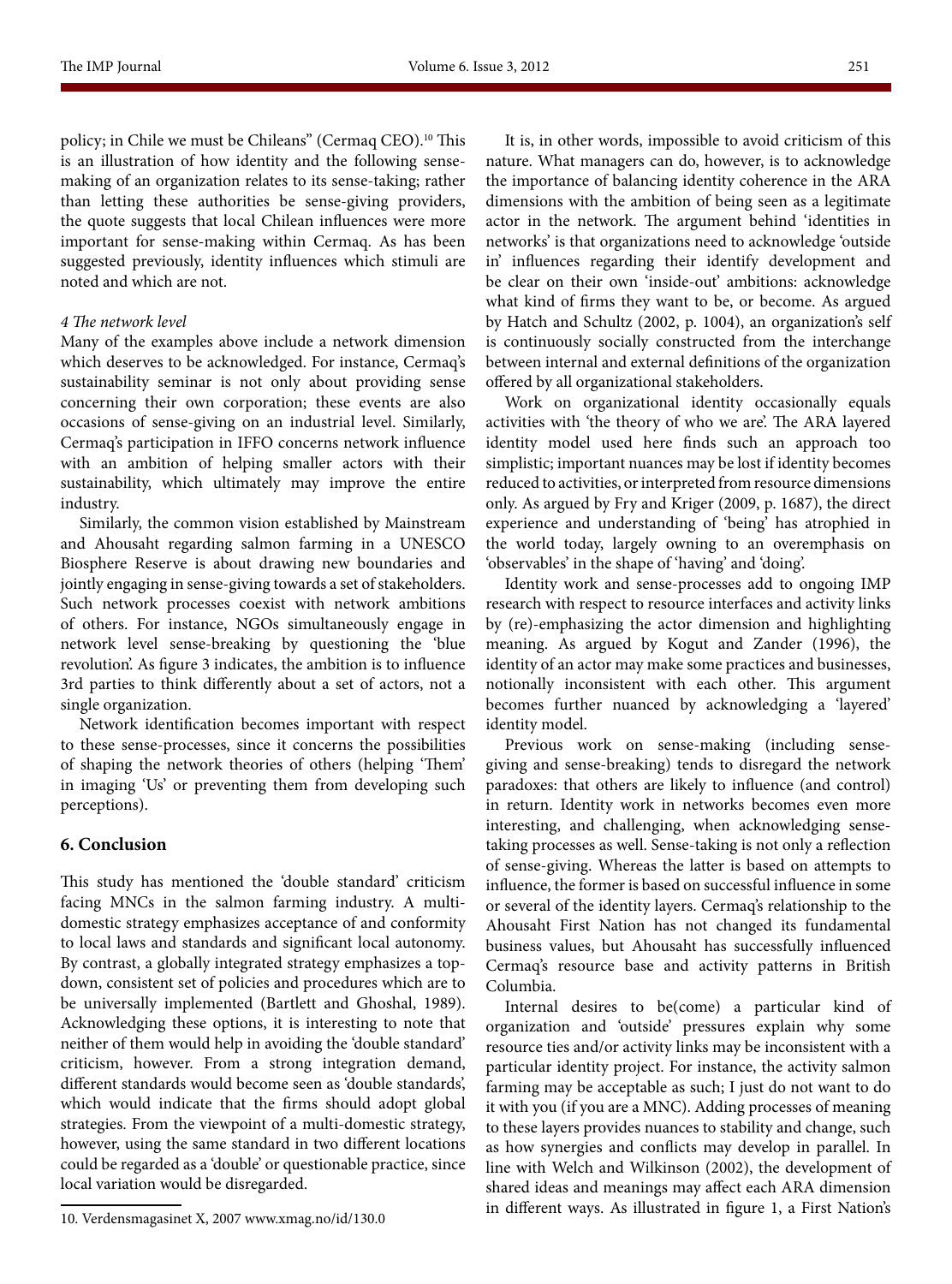understanding of who they are (Salmon People) remains intact. NGOs question the sustainability of salmon farming and also, implicitly at least, relationships to MNCs. Naturally, the firms have another agenda and try to influence differently. By emphasizing meaning in the ARA model, future network analyses may provide further understanding of efforts not only related to resource coordination as such, but also to 'battles over meaning' or 'battles of ideas' (cf. Abrahamsen et al, 2011). This covers not only how sense-processes and representations of meaning change, but also that the actors themselves may change over time. In this respect, it is not necessarily easier to change meaning (and identity) compared with activated structures.

Finally, the idea of organizational identity change is crucial, dealing as it does with fundamental self definitions. The literature has so far been fairly abstract in detail regarding identity change and development (Corley et al, 2006). The layered notion here presented may be used to study (and reinterpret previous studies) in a more fine grained manner regarding which dimensions that change and remain stable during identity and sense-developments.

# **Acknowledgement**

Appreciation is expressed for constructive comments on earlier versions of this paper from two reviewers, the special issue editor, Morten Abrahamsen, Helene Colman and David Ford

# **References**

- Abrahamsen, M. A., Naudé, P. & Henneberg, S. C. (2011). Network change as a battle of ideas? Analysing the interplay between idea structures an activated structures. *The IMP Journal* 5(2), 122-139.
- Albert, S., & Whetten, D. A. (1985). Organizational identity. In L. L. Cummings, & B. M. Staw (Eds.), *Research in organizational behaviour,* 7 (pp. 263–295). Greenwich, CT:JAI.
- Alvesson, M., & Kärreman, D. (2007). Unraveling HRM: Identity, Ceremony, and Control in a Management Consulting Firm. *Organization Science,* 18(4), 711-723.
- Anderson, J. C., Håkansson, H., & Johanson, J. (1994). Dyadic business relationships within a business network context. *Journal of Marketing,* 58, 1–15.
- Bartlett, C. A., & Ghoshal, S. (1989). *Managing across borders: The transnational solution,* (Harvard Business School Press Boston MA).
- Brunsson, N. (2002). Standardization and uniformity, In Brunsson N & Jacobsson B (Eds.), *A World of standards* (pp. 138-150), Oxford, Oxford University Press.
- Brunsson, N. & Jacobsson, B. (2002). Following standards. In Brunsson N & Jacobsson B (Eds), *A World of standards* (pp. 127-137), Oxford, Oxford University Press.
- Corley, K.G., Harquail C.V., Pratt, M.G., Glynn, M.A., Fiol, C.M., & Hatch, M.J. (2006). Guiding organizational identity through aged adolescence. *Journal of Management Inquiry,* 15(2), 85-99.
- Ellis, N., Rod, M., Beal, T., & Lindsay, V. (2012). Constructing identities in Indian networks: Discourses of marketing management in inter-organizational relationships. *Industrial Marketing Management* 41, 402–412.
- Ellis, N. & Ybema, S. (2010). Marketing Identities: Shifting circles of identification in inter-organizational relationships. *Organization Studies* 31(03), 279–305.
- Fry, L. & Kriger, M. (2009). Towards a theory of being centered leadership: Multiple levels of being as contexts for effective leadership. *Human Relations,* 62(11),1667-1696
- Gadde, L.E., & Håkansson, H. (2001). *Supply network strategies.* Chichester: John Wiley & Sons.
- Gadde, L.E., Huemer, L. & Håkansson, H. (2003). Strategizing in industrial networks. *Industrial Marketing Management,* 32(5), 357-364.
- Gioia, D. A. & Chittipeddi, K. (1991). Sensemaking and sensegiving in strategic change initiation. *Strategic Management Journal,* 12(6), 433-448.
- Håkansson, H., & Ford, D. (2002). How should companies interact in business networks. *Journal of Business Research* 55(2), 133-139.
- Hatch, M.J. & Schultz, M. (2002). The dynamics of organizational identity. *Human Relations,* 55(8), 989-1018.
- Henneberg, S. C., Mouzas, S., & Naudé, P. (2006), Network pictures - Concepts and representations. *European Journal of Marketing,* 40 (3/4), 408-29.
- Henneberg, S. C., Naudé, P. & Mouzas, S. (2010). Sensemaking and management in business networks — some observations, considerations, and a research agenda. *Industrial Marketing Management,* 39, 355–360.
- Holmen, E. & Pedersen, A.-C. (2003). Strategizing through analyzing and influencing the network horizon. *Industrial Marketing Management,* 32, 409−418.
- Huemer, L. (2010). Corporate social responsibility and multinational corporation identity: Norwegian strategies in the Chilean aquaculture industry. *Journal of Business Ethics* 91, 265-277.
- Huemer, L., Becerra, M, & Lunnan, R. (2004). Organizational identity and network identification: Relating within and across imaginary boundaries. *Scandinavian Journal of Management*. 20(1/2), 53-74.
- Huemer, L., Håkansson, H. & Prenkert, F. (2009). The becoming of Cermaq: The interplay between network influences and firm level control ambitions. *The IMP Journal,* 3(3), 53-75.
- Johanson, J., & Mattsson, L-G. (1992). Network Positions and Strategic Actions-An Analytical Framework. In B. Axelsson & G. Easton (Eds.), *Industrial Networks: A New View of Reality* (pp. 205-217). London, Routledge.
- Kogut, B. & Zander, U. (1996). What firms do? Coordination,